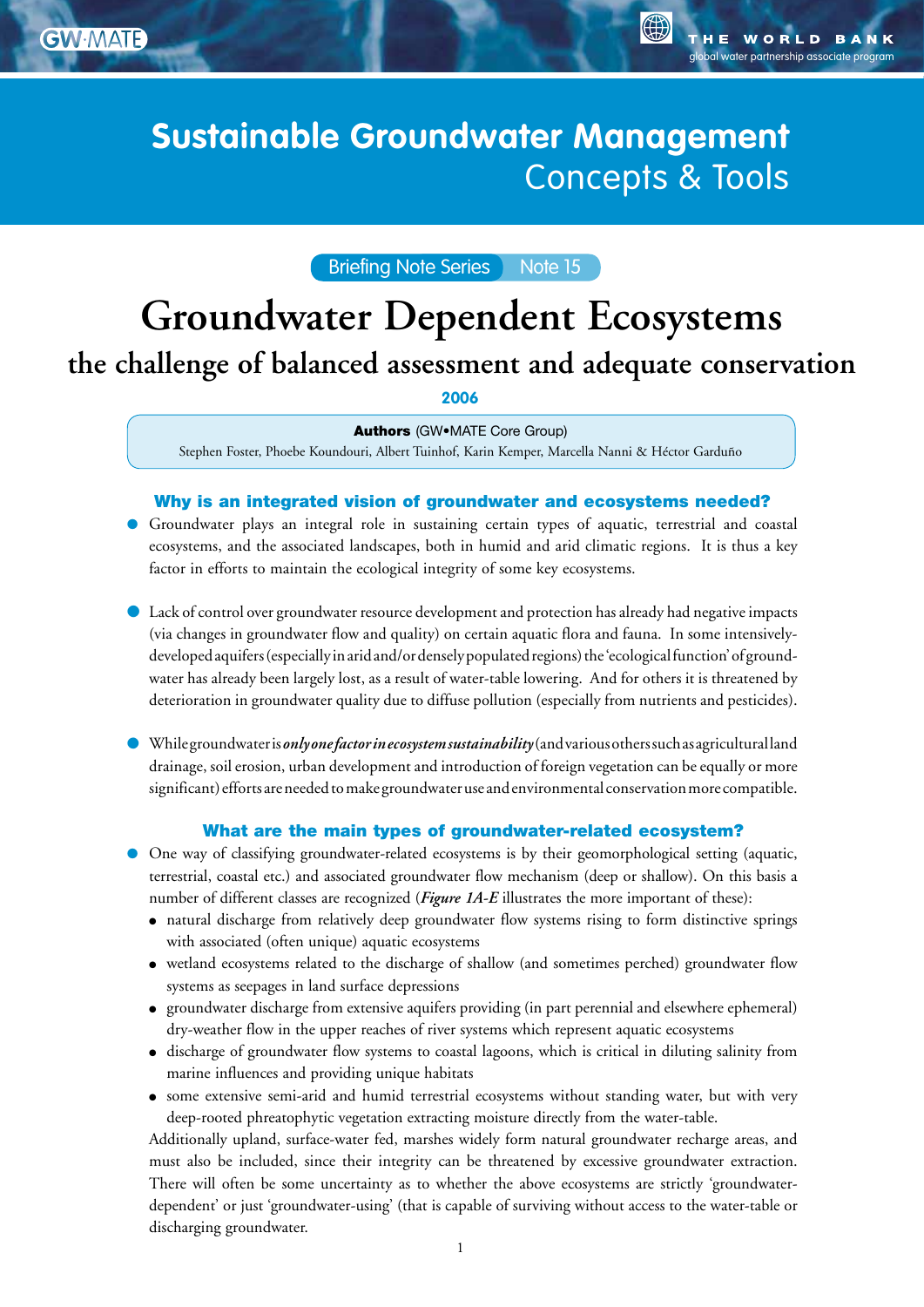0

**Groundwater Management**

**Groundwater Management Advisory Team** 



**Figure 1: Main classes of groundwater-related ecosystem and their associated groundwater flow regimes**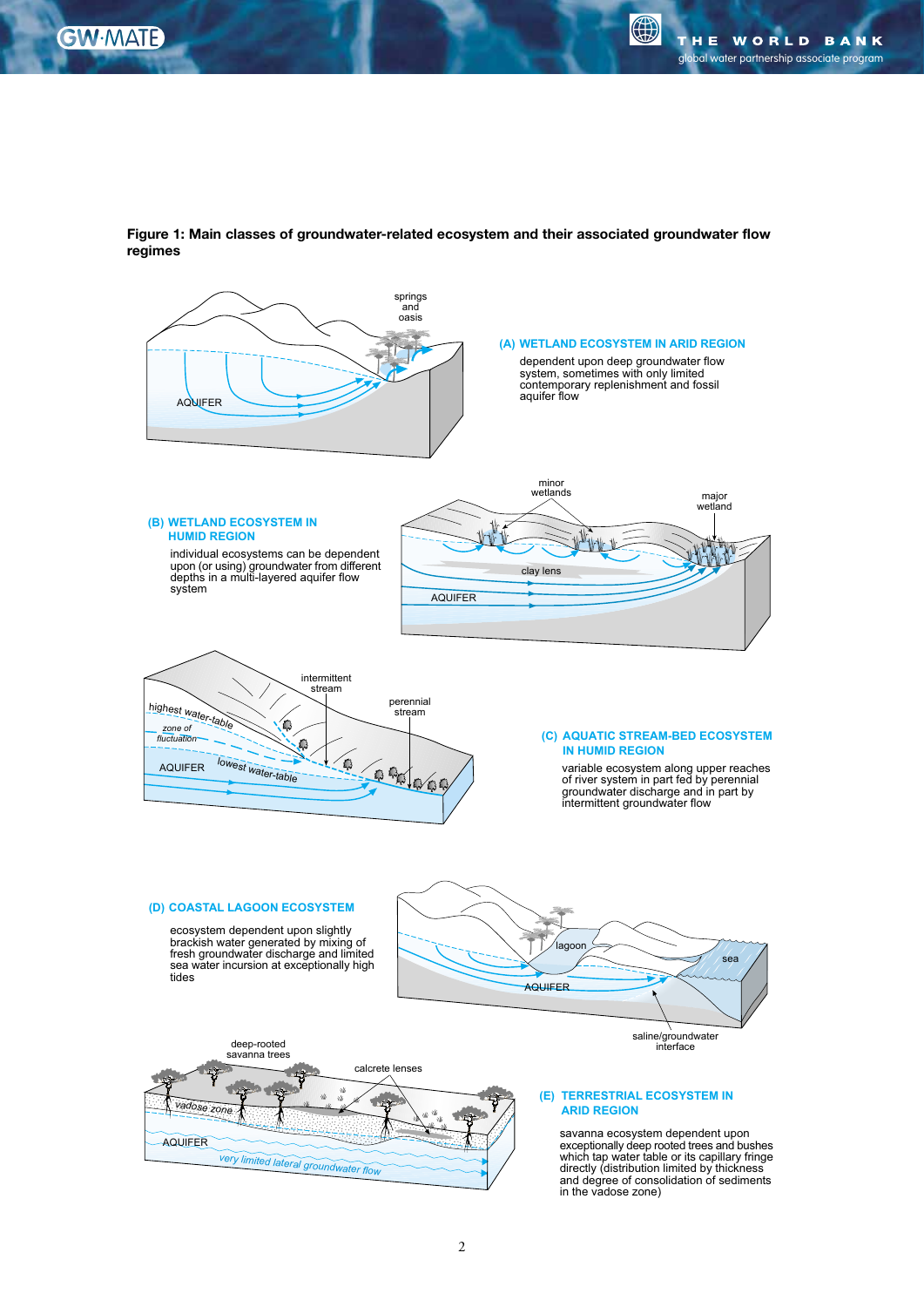G)

## How does degradation of groundwater-dependent ecosystems arise?

- All groundwater pumping from an aquifer system has some impact on water table levels. But in terms of ecosystem impacts the main physical concern is where the cumulative effects of extraction (usually for agricultural irrigation or urban water supply) cause substantial and persistent water table lowering. This can sometimes also arise, without intensive groundwater use, in situations where the recharge zones of groundwater systems suffer major changes due to deforestation or afforestation, either of which can result in important reductions in aquifer recharge under some circumstances.
- An example of groundwater-fed wetland ecosystems is shown in *Figure 2*. There is often uncertainty about the reaction of individual species to hydrological change and the interdependence of species within a given ecosystem, and thus in defining what level of change in a groundwater system will result in a significant impact. Those species that are naturally exposed to variations in groundwaterbehavior (for example in ephemeral groundwater-fed streams) are likely to show greatest resilience.
- In practice potential ecosystem impacts can be even more complex because:
	- the effect of groundwater quality deterioration, notably increases of nitrate, ammonium or phosphate (even at low concentrations) and/or trace contamination by pesticides, may lead to greater impact than some levels of groundwater flow modification.
	- it is the way in which groundwater discharges into, and interacts with, the surface environment (via the hyporheic zone) that is sometimes critical to aquatic life *(Figure 3)*, and not just the presence of free water
	- whilst certain irreversible changes can occur in relatively short periods (such as the oxidation of wetland or streambed sediments), some species are extremely well adapted to survive during hydrologic extremes and re-appear when groundwater levels rise again



**Figure 2: Potential interference of groundwater pumping from a multi-layeded aquifer with different types of associated wetland habitat**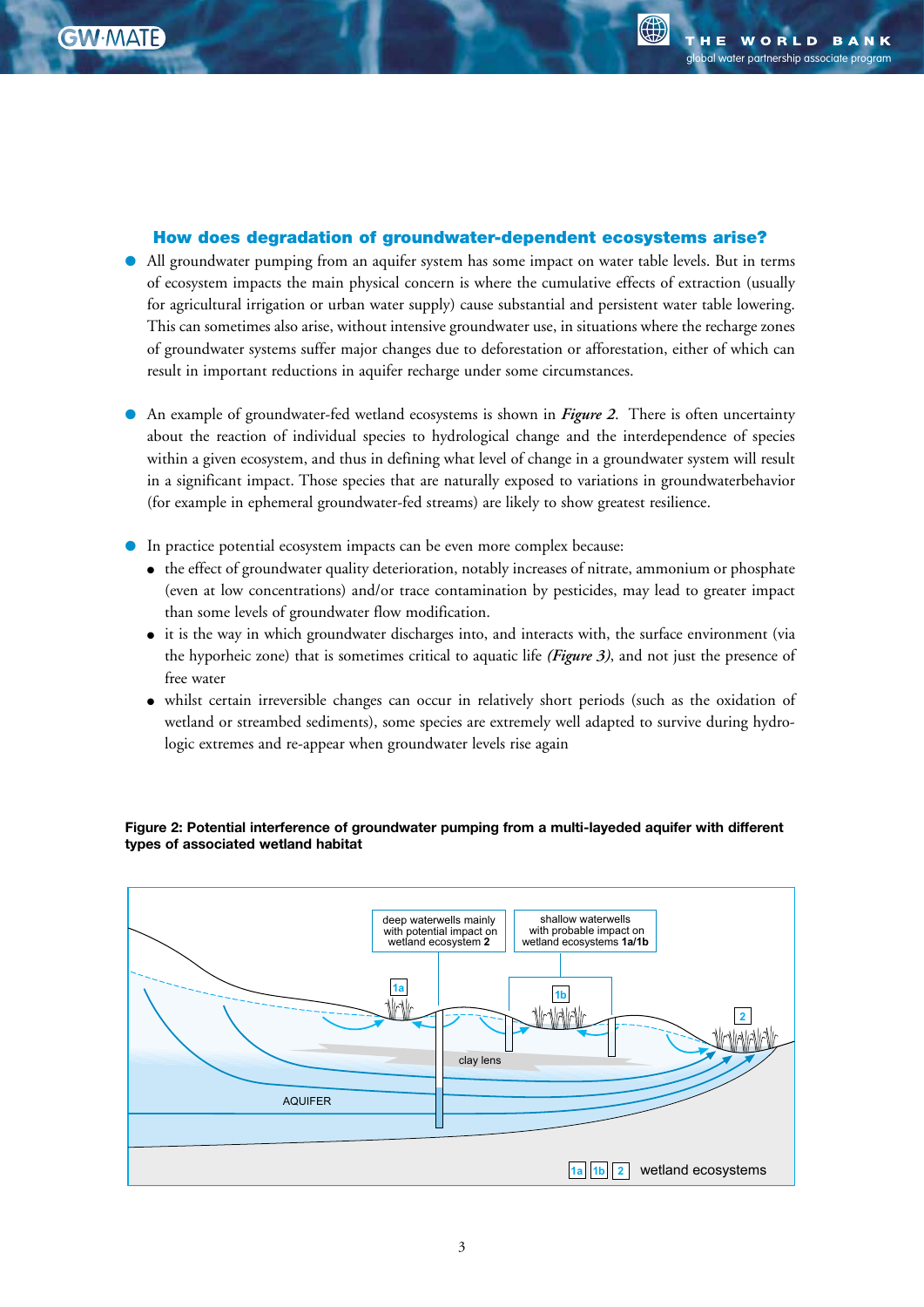

#### **Figure 3: Role of groundwater discharge mechanism in creating some wetland habitats**



#### What can be done to protect groundwater-dependent ecosystems?

- All measures that strengthen the overall governance and practical management of groundwater can contribute, or be adapted, to the cause of protecting dependent ecosystems – this by including criteria to maintain groundwater levels and conserve groundwater quality to meet the requirements of the ecosystem receptor.
- This will often imply greater constraints on the volume and distribution of groundwater extraction than would otherwise have been necessary, together with more severe controls over the generation of groundwater contaminant load than those needed to conserve groundwater at drinking-water quality. A debate is thus often likely to arise over the balance between improving rural livelihoods and sustaining ecosystem health – and this debate needs to be informed by sound technical and socio-economic analysis. But it will always be of central importance for groundwater and environmental 'management planning instruments' to take into account groundwater ecosystem interaction.
- However, social pressures for agricultural development and urban water-supply may be such as to prevent the control of groundwater levels and quality overall in an aquifer system in the interest of ecosystem conservation, and alternatives may need to be pursued such as:
	- lacting selectively to introduce 'protection zones' around wetland ecosystems, capable of assuring the quality of shallow groundwater flow to wetlands and reducing the degree of groundwater level inteference
	- artificial groundwater recharge to supplement groundwater flows and improve groundwater quality over limited areas in the interest of wetland conservation, or even pumped compensation flows from aquifersto wetlands when groundwater levels fall below some critical level.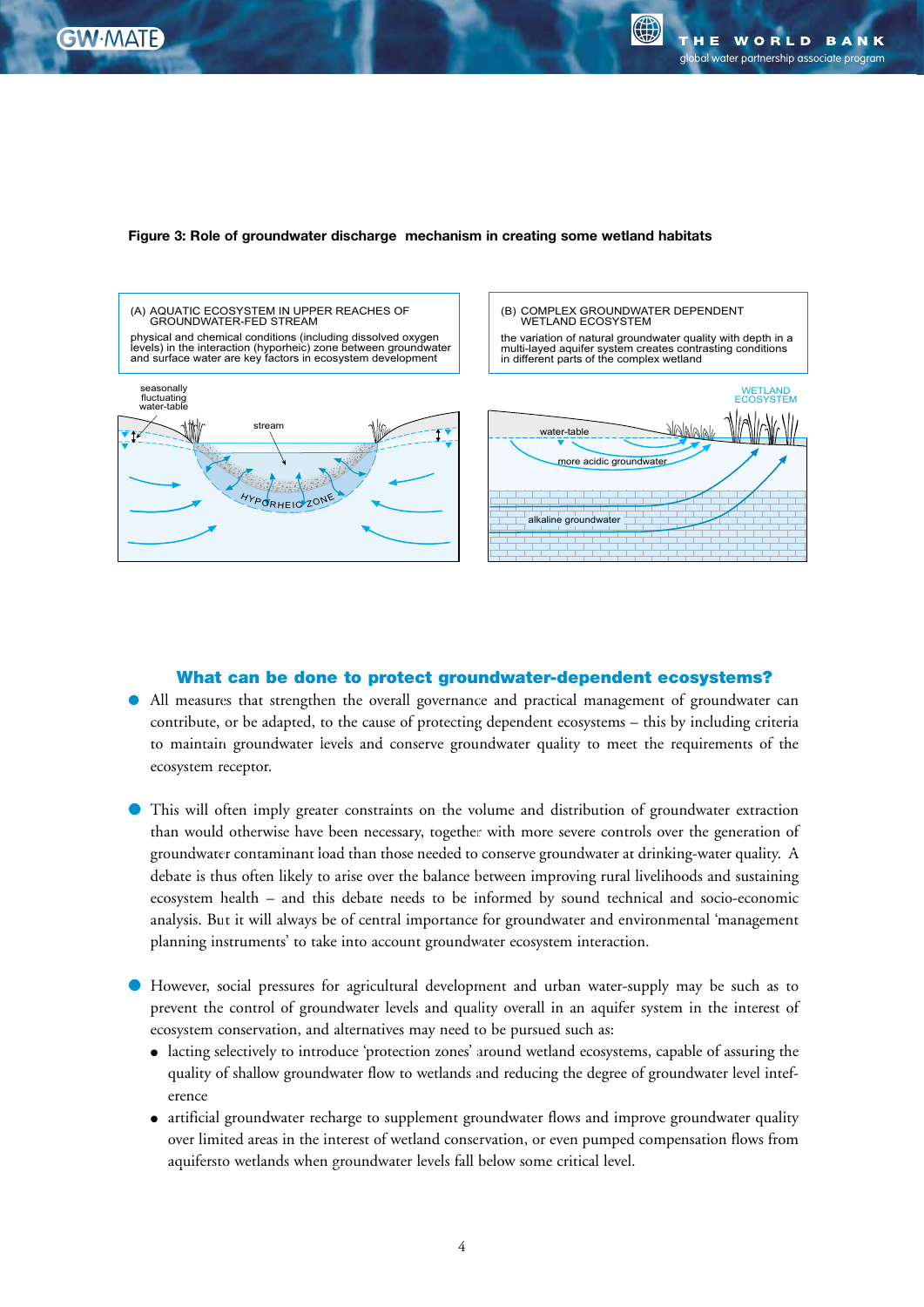**Management**

**Advisory Team** 

**GW** MATE

G

## How can the value of groundwater-dependent ecosystems be assessed?

- The functions performed by groundwater-related ecosystems are an important component of the overall environmental services provided by a groundwater system. An economic assessment of the groundwater-related ecosystems will require clear definition of the benefits of the services provided by the ecosystem concerned **(Table 1)** including :
	- the direct values to the human population in terms of fish and plant production
	- the indirect values from sustaining species biodiversity, habitat and landscape.

And in the latter context it has to be realized that groundwater-related wetlands in arid regions are likely to be of greater significance than hydrogeologically-similar wetlands in more humid regions.

| <b>ECONOMIC</b><br><b>CATEGORY</b> |                            | <b>DESCRIPTION OF VALUE</b>                                                                                                                          | <b>EXAMPLE OF VALUE</b>                                                                                                            | <b>VALUATION</b><br><b>METHOD</b>                                                                                                                                                                                                                                                                                                                                                                        |
|------------------------------------|----------------------------|------------------------------------------------------------------------------------------------------------------------------------------------------|------------------------------------------------------------------------------------------------------------------------------------|----------------------------------------------------------------------------------------------------------------------------------------------------------------------------------------------------------------------------------------------------------------------------------------------------------------------------------------------------------------------------------------------------------|
| USE VALUE                          | <b>Direct</b><br>Use Value | arises from specific actual<br>and/or planned use of service                                                                                         | wildlife harvesting<br>recreation or amenity                                                                                       | Hedonic Pricing* Residual<br>Value* and other methods **                                                                                                                                                                                                                                                                                                                                                 |
|                                    | Indirect<br>Use Value      | value of array of resource<br>functions that benefit community indirectly                                                                            | nutrient retention<br>pollution abatement<br>flood control<br>ecosystem support<br>shoreline stabilization<br>soil erosion control | <b>Contingent Valuation</b><br>(in which a sample of<br>individuals in the<br>population is asked to state<br>their willingness to pay for<br>hypothetical scenarios of<br>environmental protection)<br>and <i>Choice Experiment</i><br>(involving highly-structured<br>data generation relying on<br>carefully designed<br>experiments that reveal the<br>factors which influence<br>individual choice) |
|                                    | Option<br>Value            | willingness to pay for guarantee of<br>availability of service for future use                                                                        | potential future benefits<br>of direct and indirect uses                                                                           |                                                                                                                                                                                                                                                                                                                                                                                                          |
| NON-USE VALUE                      | Quasi-<br>Option<br>Value  | willingness to pay to avoid an irreversible<br>commitment to development with<br>uncertain impacts given expectation of<br>improved future knowledge | future value of information<br>from biodiversity conversation                                                                      |                                                                                                                                                                                                                                                                                                                                                                                                          |
|                                    | Existence<br>Value         | arising from understanding service will continue<br>to exist independently of any possible use                                                       | species biodiversity<br>cultural heritage                                                                                          |                                                                                                                                                                                                                                                                                                                                                                                                          |
|                                    | <b>Bequest</b><br>Value    | individual valuation of fact that future<br>generations will have opportunity to enjoy the<br>environmental service                                  |                                                                                                                                    |                                                                                                                                                                                                                                                                                                                                                                                                          |
|                                    | Altruistic<br>Value        | concern that service should be available.<br>to others in current generation even if<br>individuals themselves may (or do) not use it                |                                                                                                                                    |                                                                                                                                                                                                                                                                                                                                                                                                          |

#### **Table 1: Estimation of Total Economic Value of Groundwater-Related Ecosystem**

indicates approach of primary importance in context of most developing nations and thus only these are discussed in the text

*\*\** including *Product Function* (involving calculation of the implicit value by measuring the contribution of water to profit in cases where it is important in the production process) and *Replacement Cost* (the additional expenditure arising in response to an environmental change or averting such a change)

*<sup>\*</sup>* see *GW-MATE Briefing Note 7*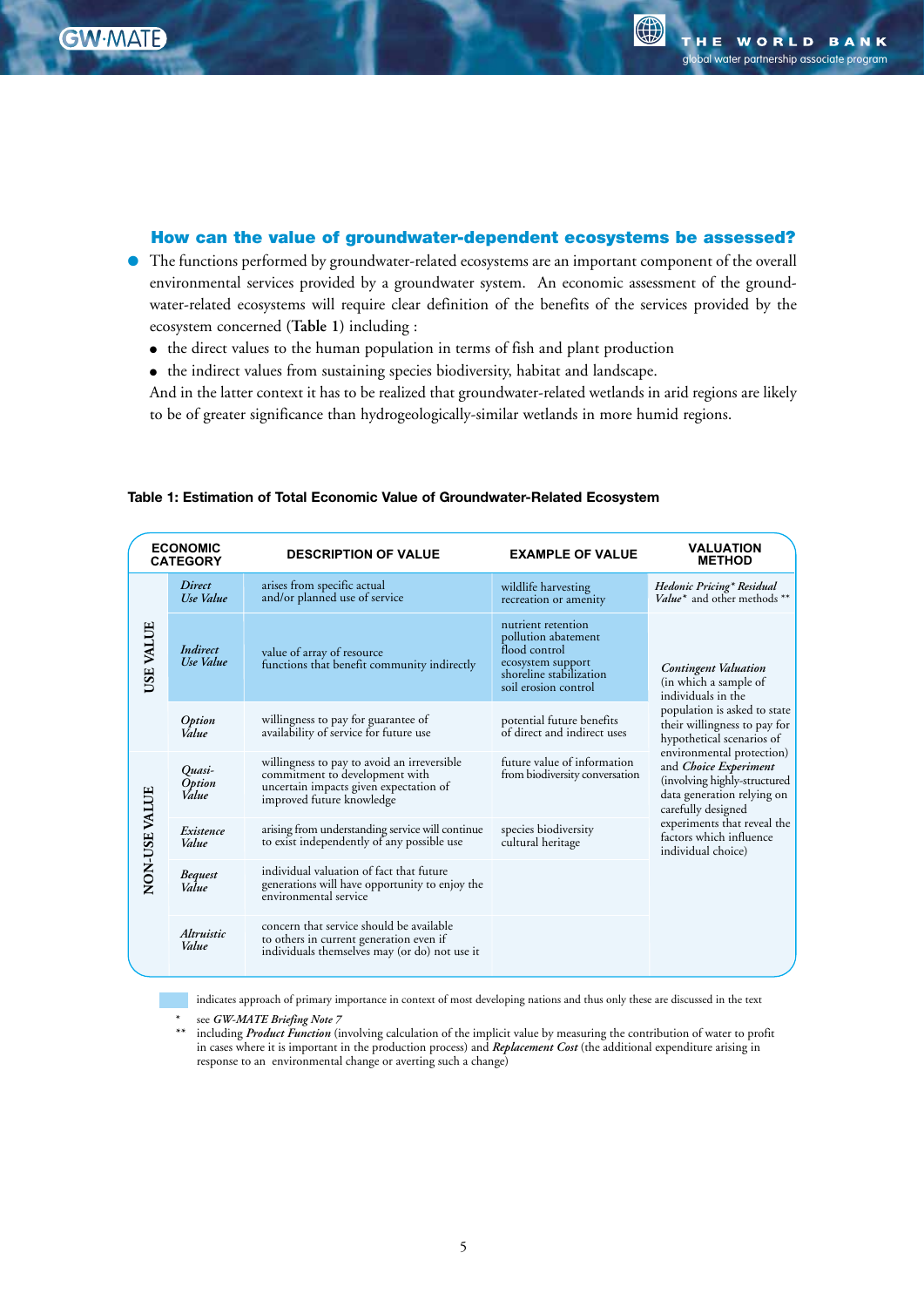

**Management**

**Groundwater Management Advisory Team** 

- The assessment of groundwater-dependent ecosystem value should preferably take into account both the direct financial benefits to humankind of such ecosystems and also their indirect benefits (arising from social, cultural, aesthetic and ethical considerations). However, in the developing nation context it is recognized that the following direct use values are likely to be of overriding importance:
	- the productivity of harvested plant and animal species
	- 'natural landscapes' and 'wild habitats' of cultural and recreational value for tourism

While the livelihoods of more people depend directly upon the functioning of groundwater-related ecosystems these people are often the most poor and vulnerable members of society, and there is thus a risk that ecosystem value may sometimes be systematically under-estimated.

- In most cases the protection of groundwater-dependent ecosystems will imply greater constraint on the volume and distribution of groundwater extraction than would otherwise have been necessary – together with controls over the generation of contaminant load which could be as severe as those needed to conserve groundwater at drinking-water quality
- Disputes are thus often likely to arise over the balance between improving rural livelihoods and sustaining healthy ecosystems. Decision-making needs to be informed by sound technical and economic analysis, and it is thus important to incorporate economic evaluation into the analysis of management options, through identifying and optimizing their welfare benefits and distributional effects.
- An economic analysis for this purpose will normally entail a relative assessment of the :
	- *cost of protection* in terms of the loss of alternative uses of groundwater and land, and the adminitration of the land-use and groundwater control policy
	- *benefits of protection* in terms of in-situ value of groundwater and groundwater-related ecosystem services.

In this context an analysis based on marginal costs and benefits is likely to be more realistic of the situation on the ground, and scenarios of partial protection (as opposed to total protection) of the groundwater-dependent ecosystem also need to be considered. It should also be apparent that the economic cost-benefit analysis to inform protection policy for groundwater-dependent ecosystems is rather distinct from the subsequent need for a cost effectiveness assessment of different ecosystem protection options.

# What particular institutional and legal arrangements can facilitate the consideration and protection of groundwater environmental functions?

● In developing countries in particular, strong social pressures are likely to arise for further agricultural and urban development, which are likely to impact groundwater-related ecosystems either directly (through increased groundwater extraction) or indirectly (through increased groundwater contaminant load). Thus an important issue in relation to the implementation of groundwater management to protect groundwater-dependent ecosystems is who should be the stakeholder representing the interests of a given ecosystem.

There are a number of possible stakeholders :

● an NGO representing the local community dependent upon the functioning of the ecosystem or generally interested in ecosystem conservation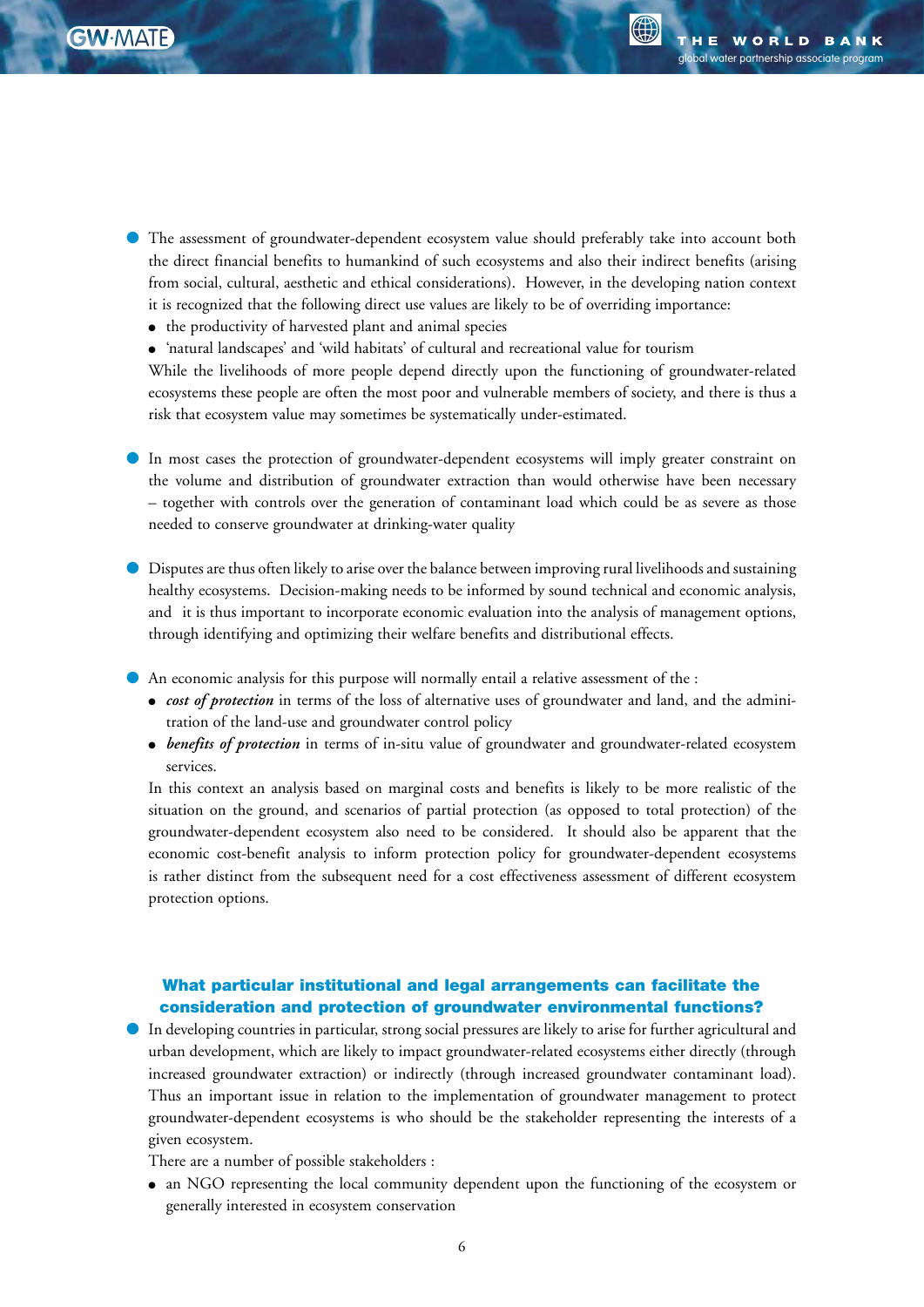

**AD** 

- the local land authority representing the balance of interests of all local land-owners
- an environmental agency at national or local territorial level.

Without the existence of a groundwater use rights system *(GW-MATE Briefing Note 5)* and the participation of a clearly identified stakeholder group *(GW-MATE Briefing Note 6)*, it is unlikely that the interests of groundwater-dependent ecosystem sustainability will get an adequate hearing in the discussion of land and water development options.

- Given the likelihood of significant uncertainty over the precise level of impacts on groundwaterdependent ecosystems likely to arise from a given water resource and/or land development proposal, the regulatory agency *(GW-MATE Briefing Note 4)* generally needs to adopt a decision-making strategy and this will normally have to embrace one or other of the following :
	- the **precautionary principle** of not authorizing any development until ecosystem risks are established and managed (this usually will be too conservative for most developing countries where the needs for land and water development are very pressing)
	- **pragmatic initial development** of groundwater resources with careful monitoring *(GW-MATE Briefing Note 9)*, evaluation and adaptation of development plans in the event of significant impacts.
	- **reserving specific environmental flows** within the overall groundwater resource management strategy and planning *(GW-MATE Briefing Notes 3 &10)* to sustain key wetlands.
- The complexity of estimating the impacts of groundwater extraction and pollution make it difficult to define limits that can be readily measured and legally enforced – but legislation can provide for this by stipulating that 'in cases where stakeholders do not agree with the regulatory authority's determination they can undertake more detailed studies at their own cost'.